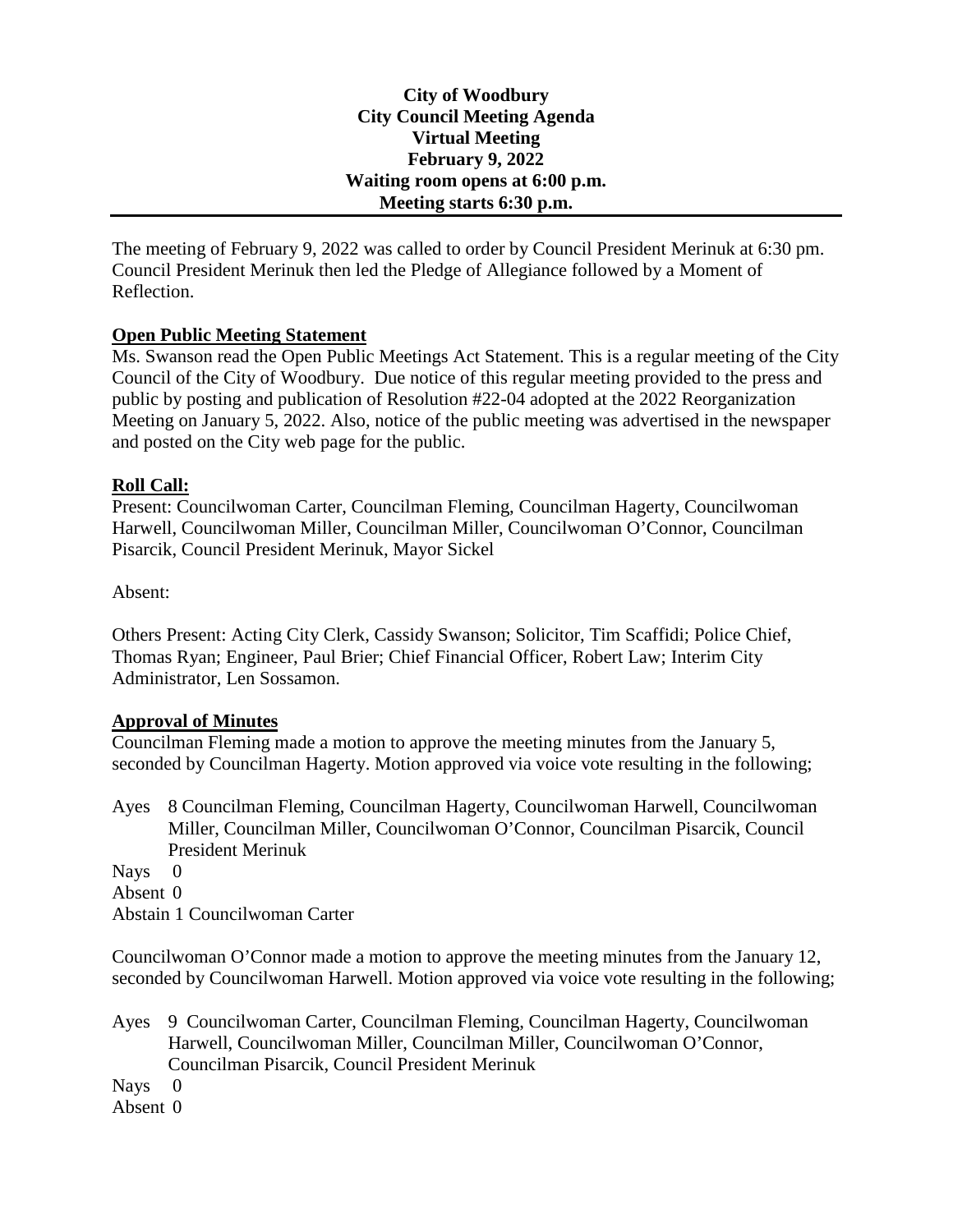Abstain 0

## **Open to the Public for Agenda Items**

Council President Merinuk stated the meeting will be opened to the public for agenda items only. Council President Merinuk reminds everyone that each agenda item do have to get read aloud. Councilman Fleming made a motion to open to the public, seconded by Councilman Miller. Motion approved by unanimous voice vote. Ms. Swanson then read the titles of the Resolutions. Ms. Swanson went on to inform the public that at this time they can come up to the podium to be heard at this time.

Amanda Terpstra – 442 Poplar Ave, Woodbury Heights – Ms. Terpstra thanked council for their time and effort developing the cannabis ordinance. She then inquired about the process in relation to the ordinance establishing application guidelines. Ms. Terpstra asked if those new rules and regulations would go into effect prior-to or following the permit being awarded by the State. Councilman Hagerty and Solicitor Krachun answered. She expressed concern that this will hinders their timeline to operate. Ms. Terpstra suggested that certain aspects of the ordinance should be eliminated or reviewed and changed because those sections refer to the 2019 medical round for applications and large vertically integrated multi-use operation versus small businesses for recreational use. She specifically highlighted section 3D-9, in the event of multiple applicants for a license, section C should be reviewed for change or elimination. She also mentioned that adult-commercial cannabis legally is not allowed to collect data in terms customers and purchases made. She expressed that the 2021 adult-use cannabis application is more suitable for the businesses coming into Woodbury. She then referenced section D within section 3D-9 and mentioned that you can opt to have a labor peace agreement. She explained that for the 2019 medical-use application, this was a requirement, and for the 2021 adult-use application this was used as a bonus-point criterion if included with an applicant's submission. Ms. Terpstra then expressed her not being in favor of the fees in place, specifically the \$10,000 non-refundable fee. She announced that the state has reduced the application fee from \$20,000 to a \$1,000 nonrefundable application fee; and if you're awarded you must pay the \$9,000 adjustment totaling \$10,000 with an additional \$10,000 annual fee to operate your business. She expressed that with the fees required by the city and state; small businesses face a lot of financial burden to enter the industry and asked council to take that into consideration. Ms. Terpstra then detailed her current expenses to operate within compliance to provide context to the financial obligations assumed by small businesses like Best Buds. Council President Merinuk thanked and asked Ms. Terpstra to detail her requests via email.

Hearing no one, Councilman Fleming made a motion to close to the public, seconded by Councilman Miller. Motion approved by unanimous voice vote.

## **Ordinances**

**ORDINANCE NO. 2354-22** AN ORDINANCE OF THE CITY OF WOODBURY ESTABLISHING A NEW CHAPTER FOR THE LICENSING, REGISTRATION AND REGULATION OF CANNABIS ESTABLISHMENTS

Councilman presented the above titled ordinance. Ms. Swanson read the title of the Ordinance. Councilman Hagerty moved to open to have the first reading of Ordinance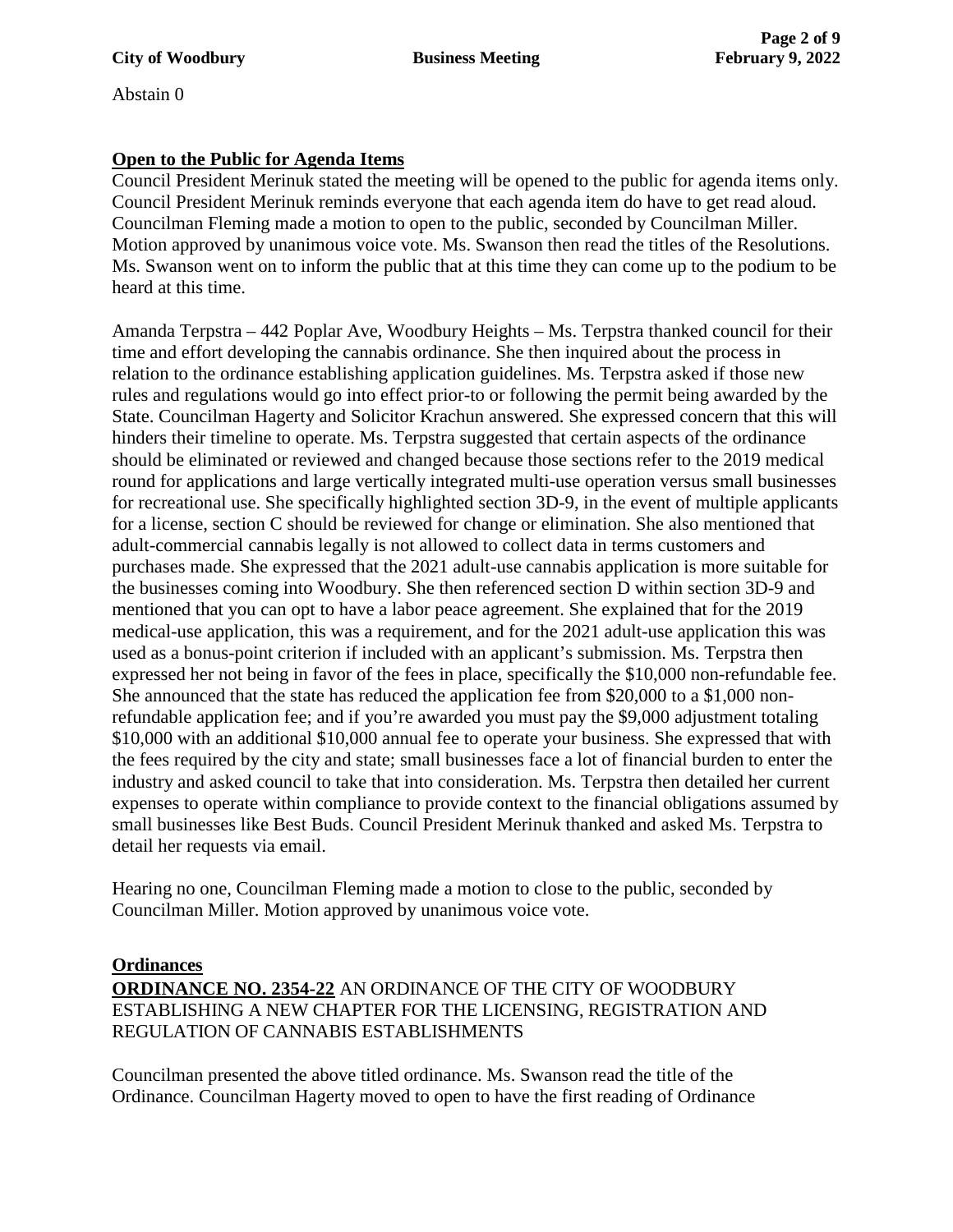2354-22 with the approval to adopt after the second reading, seconded by Councilwoman Harwell. Motion approved via roll call vote resulting in the following;

Councilman Miller and Councilwoman O'Connor inquired about tabling and the timeline for the adoption process if amendments are needed. Solicitor Scaffidi clarified. Councilman Hagerty addressed comments made during agenda items and advocates to not make amendments. Councilwoman O'Connor asked what strict security means. Solicitor Krachun (SPELLING) answered and explained that we are looking for same security plan they have to submit to the state. Chief Ryan emphasized that this responsibility is not assumed by the Woodbury Police Department. Councilman Fleming explained that this application doesn't include the site plan application that they will have to submit to the planning board, where all of these things will need to be addressed.

Ayes 8 Councilwoman Carter, Councilman Fleming, Councilman Hagerty, Councilwoman Harwell, Councilwoman Miller, Councilman Miller, Councilman Pisarcik, Council President Merinuk,

Nays 1 Councilwoman O'Connor Abstain 0 Absent 0

## **Resolutions**

# CONSENT AGENDA

**RESOLUTION NO. 22-54** RESOLUTION OF THE CITY COUNCIL OF THE CITY OF WOODBURY AUTHORIZING THE REIMBURSEMENT OF A TAX OVERPAYMENT BLOCK 31.02 LOT 16 98 N COLUMBIA ST WALZER, KURT

**RESOLUTION NO. 22-55** RESOLUTION OF THE CITY COUNCIL OF THE CITY OF WOODBURY AUTHORIZING ASSIGNMENT OF AGREEMENT FOR DISPOSAL FACILITY TO OMNI GROUP

**RESOLUTION NO. 22-56** RESOLUTION OF THE CITY COUNCIL OF THE CITY OF WOODBURY AMENDING RESOLUTION 21-136 AUTHORIZING THE AWARD OF A NON-FAIR AND OPEN CONTRACT FOR PROFESSIONAL SERVICES FOR INTERIM PROFESSIONAL MANAGEMENT SERVICES FOR A CITY MANAGER FOR THE CITY OF WOODBURY

## END CONSENT AGENDA

Councilman Miller made a motion to adopt the Consent Agenda as read at the beginning of the meeting, seconded by, Councilwoman Harwell.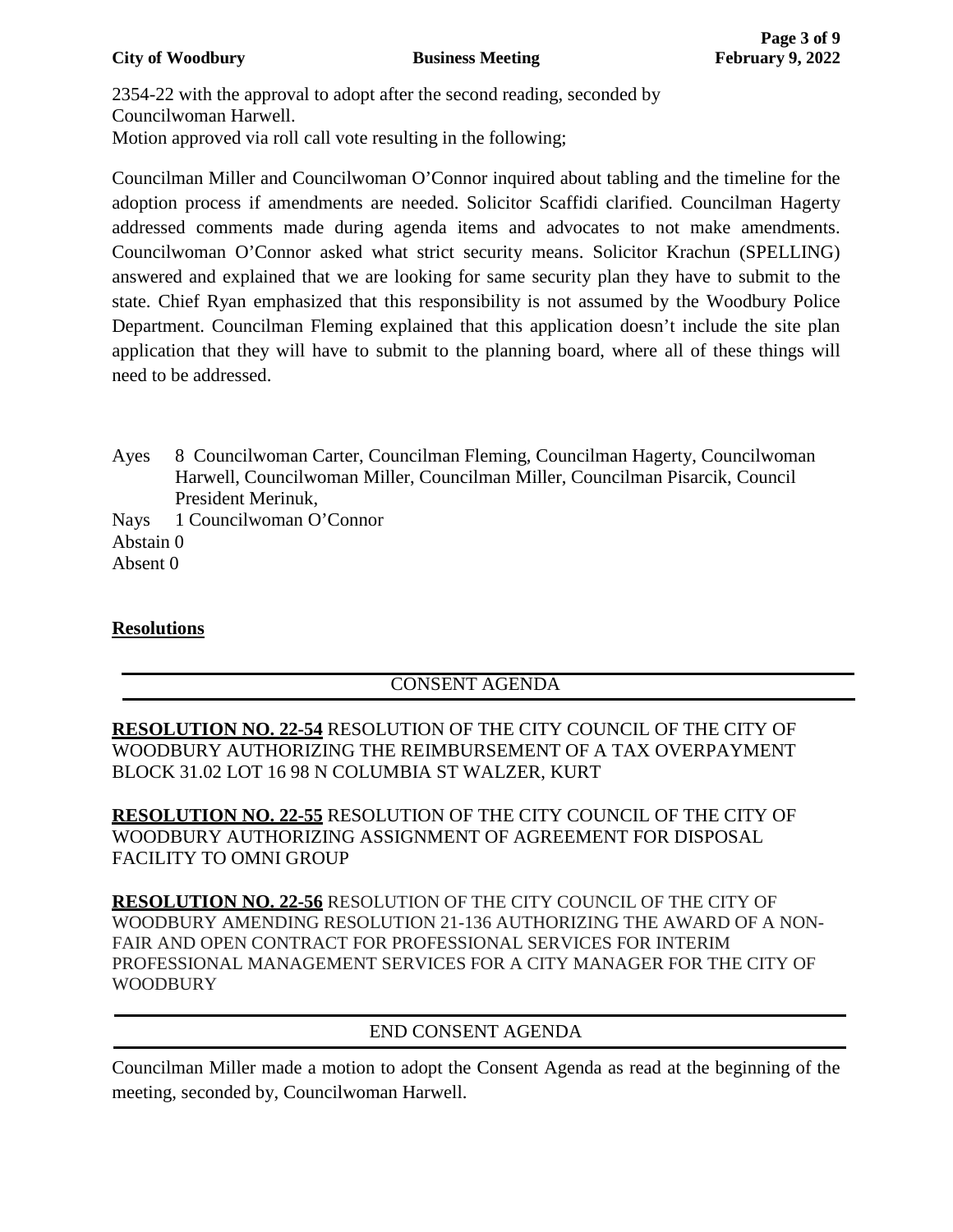### **City of Woodbury 6 2022 Business Meeting 6 2022 February 9, 2022**

Motion approved via roll call vote resulting in the following;

Ayes 9 Councilwoman Carter, Councilman Fleming, Councilman Hagerty, Councilwoman Harwell, Councilwoman Miller, Councilman Miller, Councilwoman O'Connor, Councilman Pisarcik, Council President Merinuk,

Nays 0 Abstain 0 Absent 0

## **Committee Reports**

Councilman Fleming – Finance – Councilman Fleming announced that the Finance meeting will take place next week, and updates will be announced at the next council meeting.

Councilwoman Harwell – Diversity and Equity – Councilwoman Harwell announced that her and Councilman Miller met on February 1st and discussed an incident that took place at a sporting event at an away school. She reported that the incident is a result of being an internal school issue and they are prepared to support in any way possible to ensure incidents as such will not be a reoccurring issue. Councilman Harwell announced that she has emailed Councilwoman O'Connor in this regard.

Councilman Pisarcik – Public Works – Councilman Pisarcik, Councilman Miller and Councilman Fleming were at public works today regarding the construction on Broad Street. They are looking to set up a meeting within the next week or two and further updates will be provided.

Councilwoman O'Connor – School Board – Councilwoman O'Connor met with the superintendent and several members from the school board. She explained that they currently have great things in place for broader opportunities to explore other options aside higher education. Those being, obtaining certifications for different skill sets. We are in the process of meeting local business owners so they could get certified in training students to become future business owners. Councilwoman O'Connor will attend school board meetings when they don't coincide with our meetings.

Councilman Hagerty – Economic Development – The monthly economic development meeting was held last week. There are two updates with regards to the Inspira building. There will be a new emergency room built, which is separate and distinct from what will happen with the rest of the Inspira property. These projects will take place in two different phases. The new plans for the Inspira building are on the planning and zoning meeting agenda this month. Councilman Hagerty informed everyone that the plans for the new emergency room are available at city hall if anyone is interested in viewing them. The remainder of the Inspira property is still currently being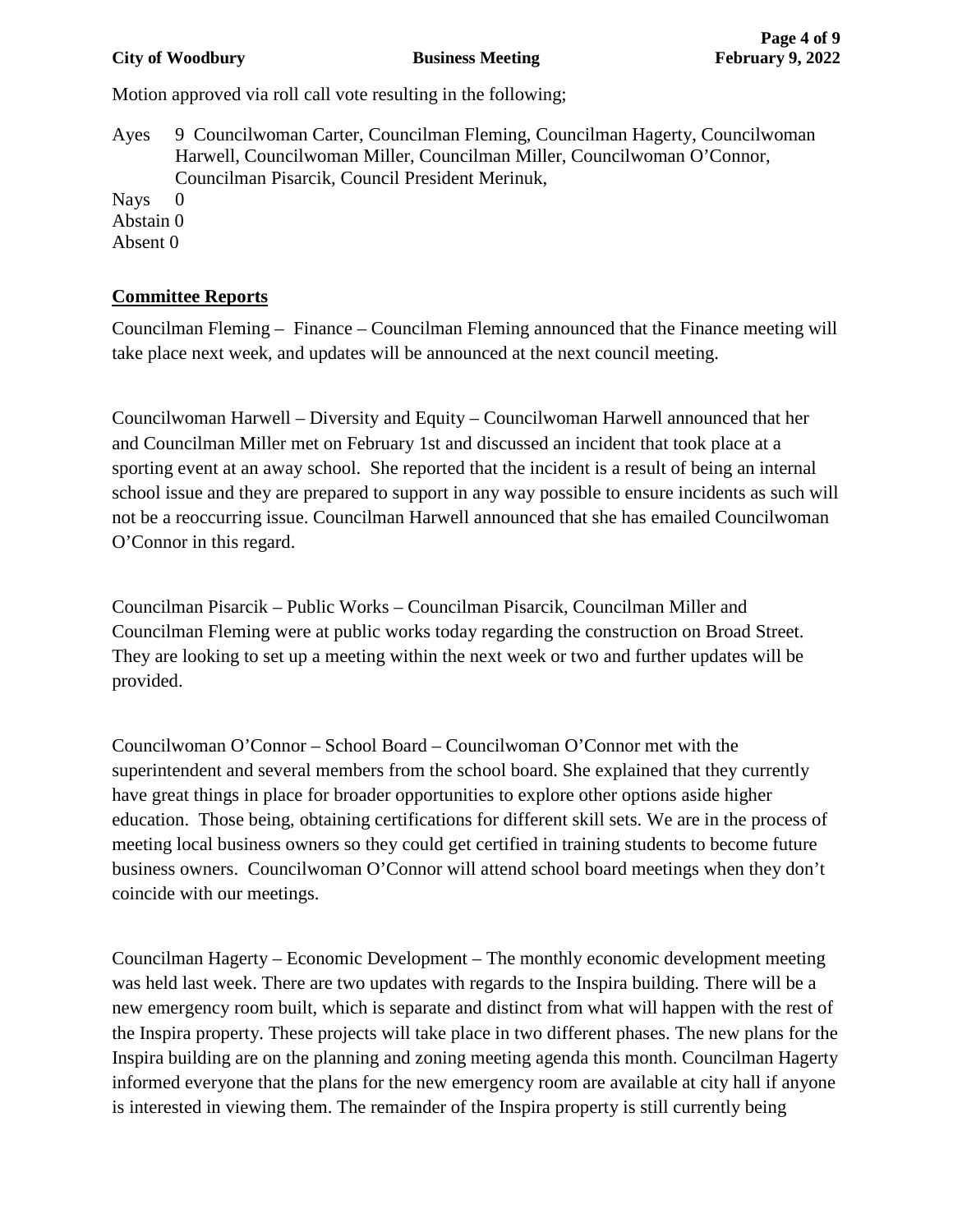### **City of Woodbury Business Meeting <b>February 9, 2022**

discussed between Inspira and the developer. We can expect for them to come to an agreement in the next few months with updates to follow. A few years ago we have started the process of transferring city-owned properties into the commercial market for residential purchase. Over the past few years, those properties have been sold, which benefits the city with the additional revenue and elevating the responsibility for upkeep on unoccupied buildings. More recently there were a few properties that the city owned that have been awarded to habitat for humanity on Deptford Avenue. Councilman Hagerty thanked Housing official John Leech, CFO Bob Law and the employees of City Hall as they played a large role in paving the way for Habitat for Humanity to build two new homes on Deptford Avenue. There has been an RFC for the old police station near broad street lake, with plans to convert the building into a restaurant overlooking the water. This will provide additional attraction in the city for people to enjoy. Because of how the building is deeded, we cannot sell but can provide a long term lease for the property. Train station café has applied for a concessionaire's license; the same feature will be available if a developer chooses to invest in it. Councilman Hagerty announced that the city is looking to acquire 35-37 W. Centre Street to add to Block 75, as you'll see in new business. The next step for Block 75 is submitting an RFP for developers which we already a lot of interest on. Councilman Hagerty announced that we will be approaching a couple of organizations to gage their interest in submitting a proposal to take on the restoration and usage of the old Sketch Club building. Council President Merinuk asked about grants for sketch club. Councilman Hagerty answered and said we've looked at grants in the past, however with the amount of effort it will take to restore the building, there isn't one grant that will cover the associated costs. The City would need someone working full time to apply and accept multiple grants to sponsor the project as well as project manage. He explained that this is why we are attempting an alternative route in asking at organizations the city that is better equipped to take on the project.

Councilwoman Carter – Parks and Recreation – Councilwoman Carter shared that the home opener for Woodbury basketball at YMCA was a success, as it was a great turn out and a lot of fun. She announced with respect to the Community Development Committee that the  $4<sup>th</sup>$  of July fireworks event will be held on July  $2<sup>nd</sup>$ , with a rain date of July 9<sup>th</sup>. The Movies in the Park event has solidified a date of July  $27<sup>th</sup>$  with a rain date of July  $28<sup>th</sup>$  at Stuart Lake Park with a showing of the movie Luca.

Councilwoman Miller – Councilwoman Miller thanked Councilwoman Harwell for complete report. She reported that she spoke with the athletic director and he thanked us for the support. Councilwoman Miller thanked engineer Mr. Breier and Public Works director Mr. Leidy in speaking with Conrail about being better neighbors. In result of that conversation, they've come out and there have been improvements.

Councilman Miller – Councilman Miller, in agreeance with Councilwoman Carter said that there was a great turnout for the basketball season opener at the YMCA. He announced that signups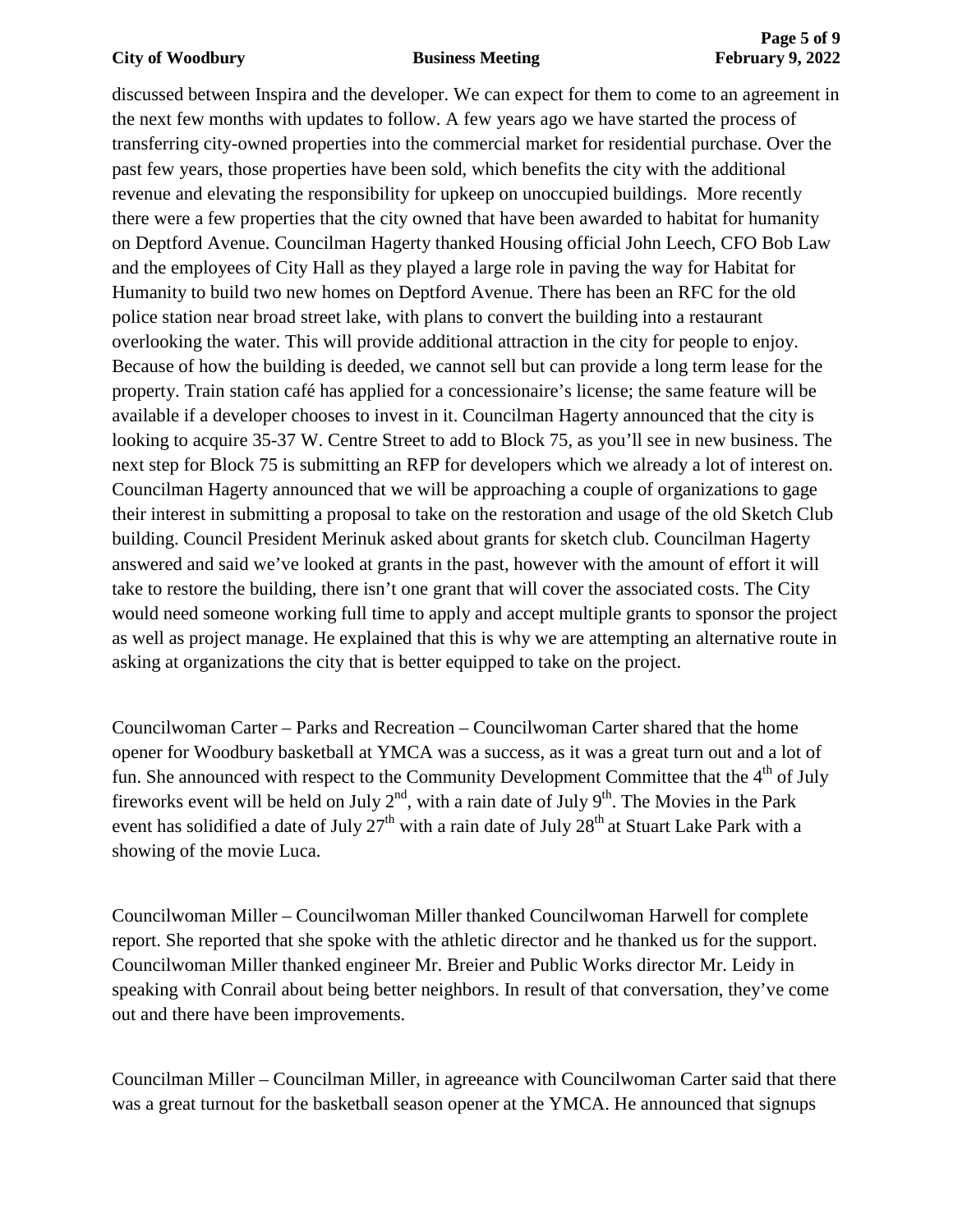### **City of Woodbury 6. In the Business Meeting February 9, 2022**

are out for little league and soccer. There is an upcoming meeting on the  $22<sup>nd</sup>$  with all of the league presidents. Updates will be provided after the meeting.

## **Report of the Mayor**

Mayor Sickel – Mayor Sickel agreed that the YMCA had a great turn out. She then announced that the organization, Special Events for Special Kids, had a winter festival at the American Legion. She encouraged everyone to follow and support the group on Facebook. District 5 Senator Cruz and assemblymen have asked her and Councilwoman O'Connor to nominate a resident each month that has done something special within the community to be honored. She asked if anyone has any nominations; please send them to City Council. Mayor Sickel then thanked SRO, Mike McGee, as a resident wrote to mayor and chief about how well he interacts with the Walnut Street School students and what a difference he makes to them.

### **Report of the Clerk**

Ms. Swanson – Ms. Swanson said she is in receipt of a special event permit for the Wheels of Change for the use of the old police station's parking lot for a clothing drive. If Council approves, she asked for them to pass a motion under new business to approve their permit.

## **Department Reports**

Chief Ryan – Woodbury Police Department – Chief Ryan thanked Mayor Sickel for recognizing Officer McGee. He emphasized the impact that the school resource officers have on the schools and the positive programing they have in place. Chief Ryan announced that they are currently putting together the Woodbury Police Department's annual 5k anti-bullying awareness run. The announcement for the event will come out in October, and the event will be held in April, being national Bully Awareness Month. On the backend they are currently recruiting, fundraising and planning. Chief Ryan encouraged the public to look forward to seeing the updates and announcements on for the event soon.

CFO, Robert Law – City Hall – Mr. Law informed council that the budget and financials are still in progress, and there will be a meeting with the finance committee next week, with more updates to come. Mayor Sickel asked if the department budgets are done. Mr. Law said they were submitted, but they still need to be finalized. Councilwoman O'Connor asked about utilizing funding for hybrid meetings and technology. Mr. Law said this could be a possible use for the stimulus funds. He explained that we roughly have about \$200,000 left, and we will be receiving an additional \$500,000 in July. Mr. Law explained that those new funds cannot be allocated in the budget until it's received and we would have to determine the associated cost of the technology needed.

Mr. Brier – Engineer Report – Mr. Brier highlighted a few of the current projects. For the demolition of the houses on West Barber and Green Street, all the water and gas meters have been removed, but because the houses are going to be taken down, it will require the street to get pulled up. For South Maple Avenue, the plans have been submitted to the county to utilize the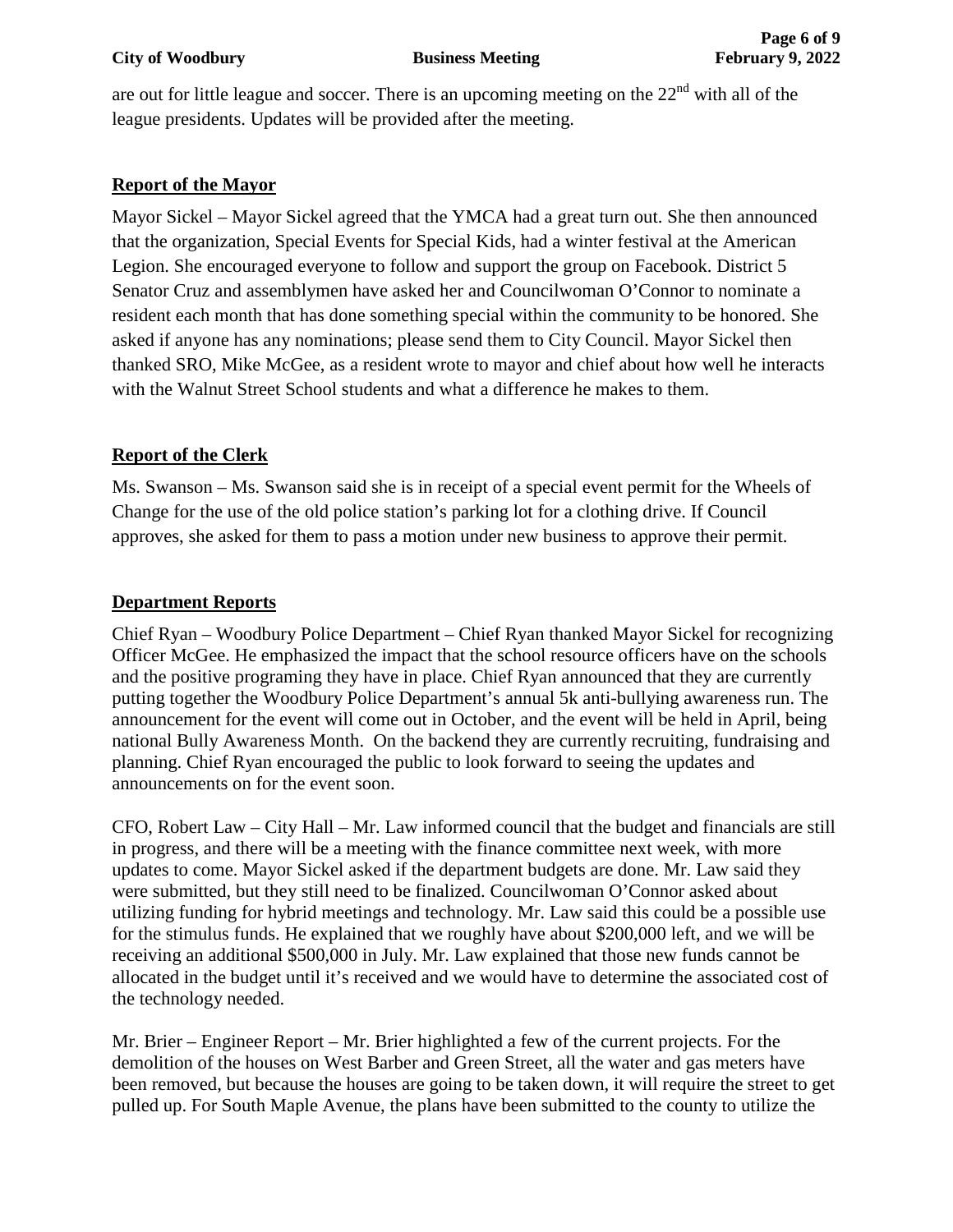### **City of Woodbury 6 2022 Business Meeting 6 2022 February 9, 2022**

CBDG grant. Wood Street sewer lining project preconstruction meeting has taken place, and they are currently working out details of the project due to inspection results along with associated costs. On Golf, Lyman, Laurel and Maple Street we will start to mill and take care of high areas while the weather is good and get a contractor down here to fill in small areas. Councilman Fleming added his opinion being with Golf, Lyman, Laurel and Maple Street scheduled to resurface given the issues with these roads, we should get bids out as soon as possible as this will be the best solution. Mr. Brier agreed.

### **Unfinished Business**

No Unfinished Business.

## **New Business**

Councilman Hagerty made a motion to approve the purchase 35-37 W. Centre Street for the amount of \$78,000, second by Councilwoman Carter. Motion approved by unanimous voice vote.

Councilman Hagerty made a motion to approve the Wheels of Change's Special Events Permit, second by Councilwoman O'Connor. Motion approved by unanimous voice vote.

### **Open to the Public**

Councilman Miller made a motion to open to the public, seconded by Councilwoman Miller. Motion approved by unanimous voice vote.

Rebeca Baum – 86 N. Evergreen Ave. – Ms. Baum inquired about the public posting of December  $22<sup>nd</sup>$  and January Council meeting minutes on behalf of the Woodbury Old City Restoration Committee. Ms. Swanson responded.

Anthony Alveario – 522 Delaware Ave. – Mr. Alveario clarified his position being against commercial cannabis on Broad Street, but not overall against it. He then applauded Councilman Hagerty for not changing fees. Mr. Alveario expressed his continued concern for an increase in criminal activity and traffic in the area due to commercial cannabis. He proposed that council should reduce the hours to normal business hours of 9AM-5PM or 8AM-4PM. Councilman Hagerty responded and said the precedent set for hours of operation is comparable to liquor stores. Mr. Alveario claimed that Woodbury was the only town in Gloucester County that opted in for commercial cannabis. Councilman Hagerty responded. Solicitor Scaffidi provided the accurate record of towns that have opted-in. Solicitor Scaffidi explained how medical can convert to recreational use. Mr. Alveario announced his findings on the superior court website being the verdict given by the judge in the case submitted by Mr. Hughes. He expressed that he will be reading further into it and will be providing commentary on verdict and how the verdict affects the community. Council President Merinuk thanked Mr. Alveario.

Ramona Wilcox – 250 S. Barber Ave. – Ms. Wilcox referenced the NPP grant and the questions she asked at the last Council meeting that have not been addressed by Ms. Swanson. She asked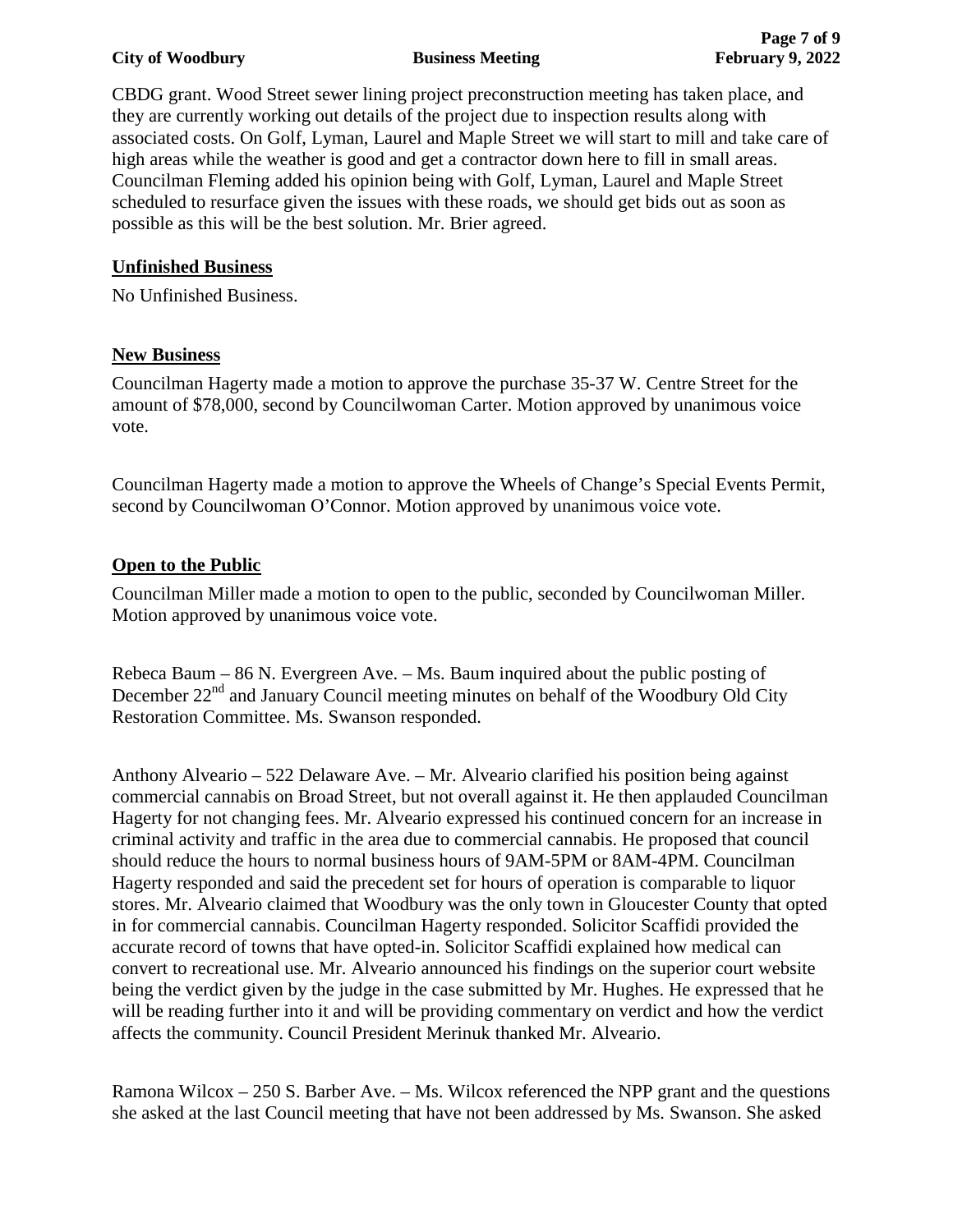for further direction in regards to receiving assistance from Council or City Hall. She explained that a project was started on her home, and there has been a tarp on her roof since December. She inquired about the oversite of the contractor and Triad. Ms. Swanson responded with updates as there is an apparent lack of communication between the parties. Ms. Wilcox continued to express her frustration with the situation. Council President Merinuk reassured Ms. Wilcox that the matter will be addressed. Code Enforcement Officer John Leech also provided assurance.

Erica Gardner – 524 Tatum St. – Ms. Gardner asked Councilman Hagerty if there were any projected plans for Tatum St behind Inspria or if any of the properties on Tatum were included in the proposal. She expressed that this is a concern of hers since her home is in close proximity to the building. Councilman Hagerty and John Leech answered. She informed council that the New Jersey Historic Trust does allocate brick and motor grants and mentioned this could be an option for the Sketch Club. She also informed everyone that she works for a cat rescue called meow cat club. She gave information on the cat population in Gloucester County being pretty high along with the euthanasian rates. She explained that this is due to the high number of outdoor cats that are not spayed or neutered. She informed Council that there are currently 8 towns in Gloucester County that have passed TNR ordinances which is "trap neuter, return". Their group and pet savers are helping alleviating this issue. Ms. Gardner asked if Council would consider passing this ordinance. The financial burden is on the rescue group and not the taxpayers. Helps save money, shelter resources, cat population and euthanasian. Council President Merinuk asked Ms. Gardner to send more information to our City Clerk, Ms. Swanson. Councilman Fleming asked if their group addresses issues with songbirds and outdoor cats. She informed Councilman Fleming that they reference the alley cats research conducted and they haven't seen a trend of cat population in relation to song bird death. She further explained the research conducted in relation to the cats and rehoming stray animals.

Hearing no one, Councilman Hagerty made a motion to close to the public, seconded by Councilwoman O'Connor. Motion approved by unanimous voice vote.

**RESOLUTION NO. 22-57** RESOLUTION OF THE CITY COUNCIL OF THE CITY OF WOODBURY AUTHORIZING A CLOSED SESSION TO DISCUSS MATTERS PERTAINING TO EMPLOYMENT RELATIONSHIP – PERSONNEL MATTERS Councilman Hagerty made a motion to adopt Resolution No. 22-57 and enter closed session, seconded by Councilman Miller. Motion was approved by a unanimous roll call vote.

Ayes 9 Councilwoman Carter, Councilman Fleming, Councilman Hagerty, Councilwoman Harwell, Councilwoman Miller, Councilman Miller, Councilwoman O'Connor, Councilman Pisarcik, Council President Merinuk

Nays 0 Abstain 0 Absent 0

3 minute recess.

Closed Session began at 7:44 pm Closed Session ended at 8:17 pm